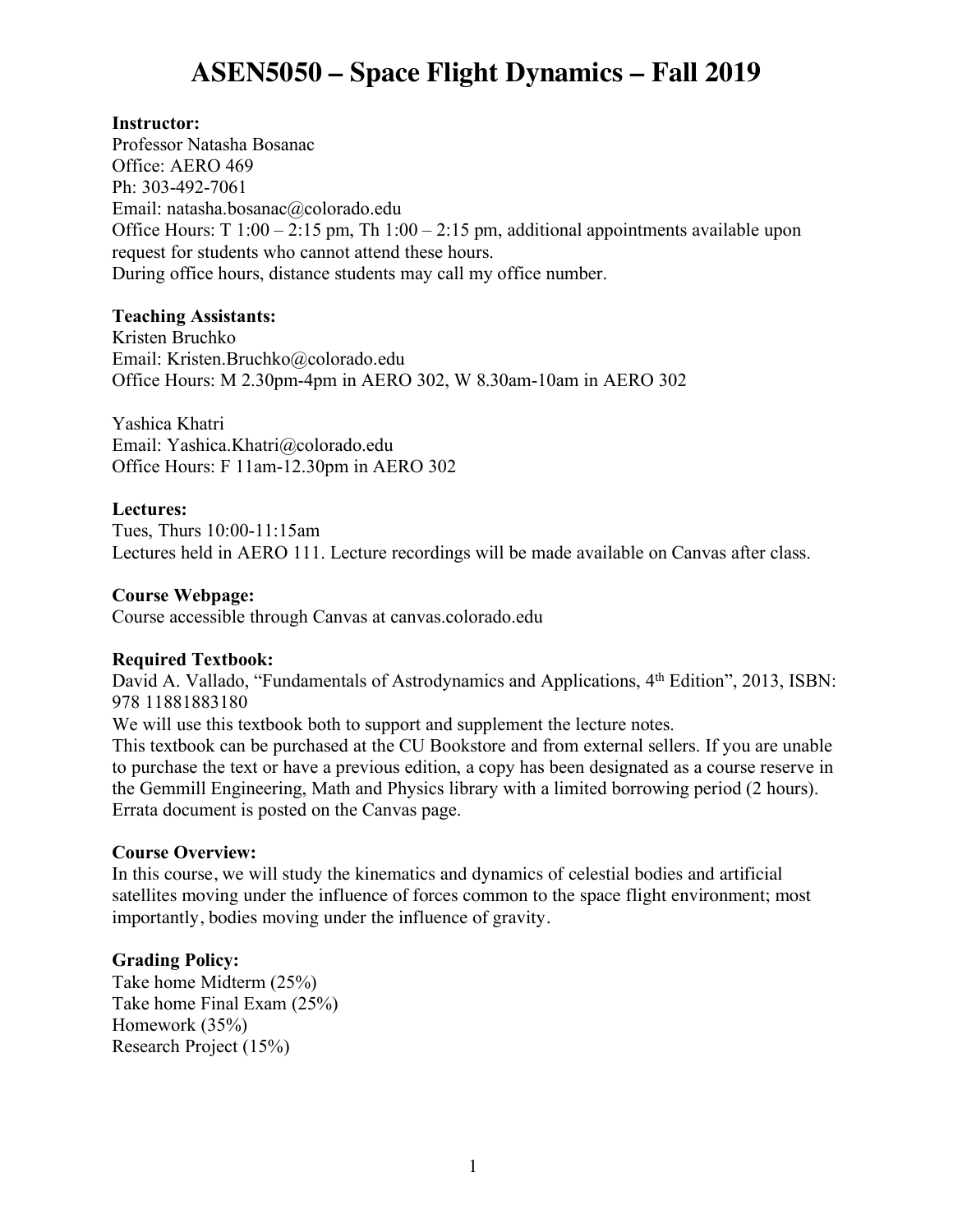# **Important Dates:**

A course schedule including lecture topics and assessment due dates will be made available on the course webpage. Here are some important dates:

October 17 – Take home midterm exam assigned

October 22 – Take home midterm exam due

November 19 – Research Projects Due

November 26, 28 – No Class – Fall Break & Thanksgiving

December 5 –Take home final exam assigned

December 10 – Take home final exam due

Note: *Assessment dates are subject to change*

## **Homework Policy:**

- While collaboration is permitted on homework, each student must submit a unique assignment write-up. Copying material from any person or resource (including previous solutions) is plagiarism and is an Honor Code violation.
- Submitted homework must be neat and professional, with clear working. Either handwritten or typed solutions are acceptable.
- Submitted homework must demonstrate an understanding of the problem through: inclusion of diagrams (where appropriate); correct notation and terminology with definitions; a clear explanation of the approach used to solve the problem; demonstration of each of the key steps, equations and significant intermediate quantities used in obtaining a solution; and a clear answer with appropriate units. If MATLAB or another numerical software package is used to solve a problem, include your code as a supplement at the end of your homework. However, code **may not** be submitted solely as your solution – **for full credit**, **a write-up with the components described above must accompany the solution to each problem (unless otherwise specified)**.
- Although each homework assignment will have several problems, all problems may not be graded. However, solutions will be provided to you for all problems.
- Homework regrade requests must be submitted **via email** to the TAs within two weeks of the assessment being returned with a clear explanation of the issue.

## **Homework Submission Policy:**

- For full credit, homework must be submitted as a single **pdf** via Canvas by **11.59pm MT** on the due date. **You are responsible for verifying that the document is uploaded correctly, in the correct location and is readable**. Illegible write-ups or corrupted files will not be graded.
- Late homework policy:
	- o Any requests for extensions must be submitted to the instructor no later than 24 hours before the deadline, except in the case of emergencies or unforeseen circumstances.
	- o Each student in the course will be granted only **one** opportunity during the semester to submit a late homework by **5pm MT** the day after the homework deadline with no grade penalty and without needing to request permission from the instructor. There is one exception to this rule: to receive full credit for any homework due less than 1 week before the midterm or final, the homework must be submitted on time (unless an extension has been granted). This exception is in place to enable us to provide you with detailed solutions in a timely manner ahead of the exams.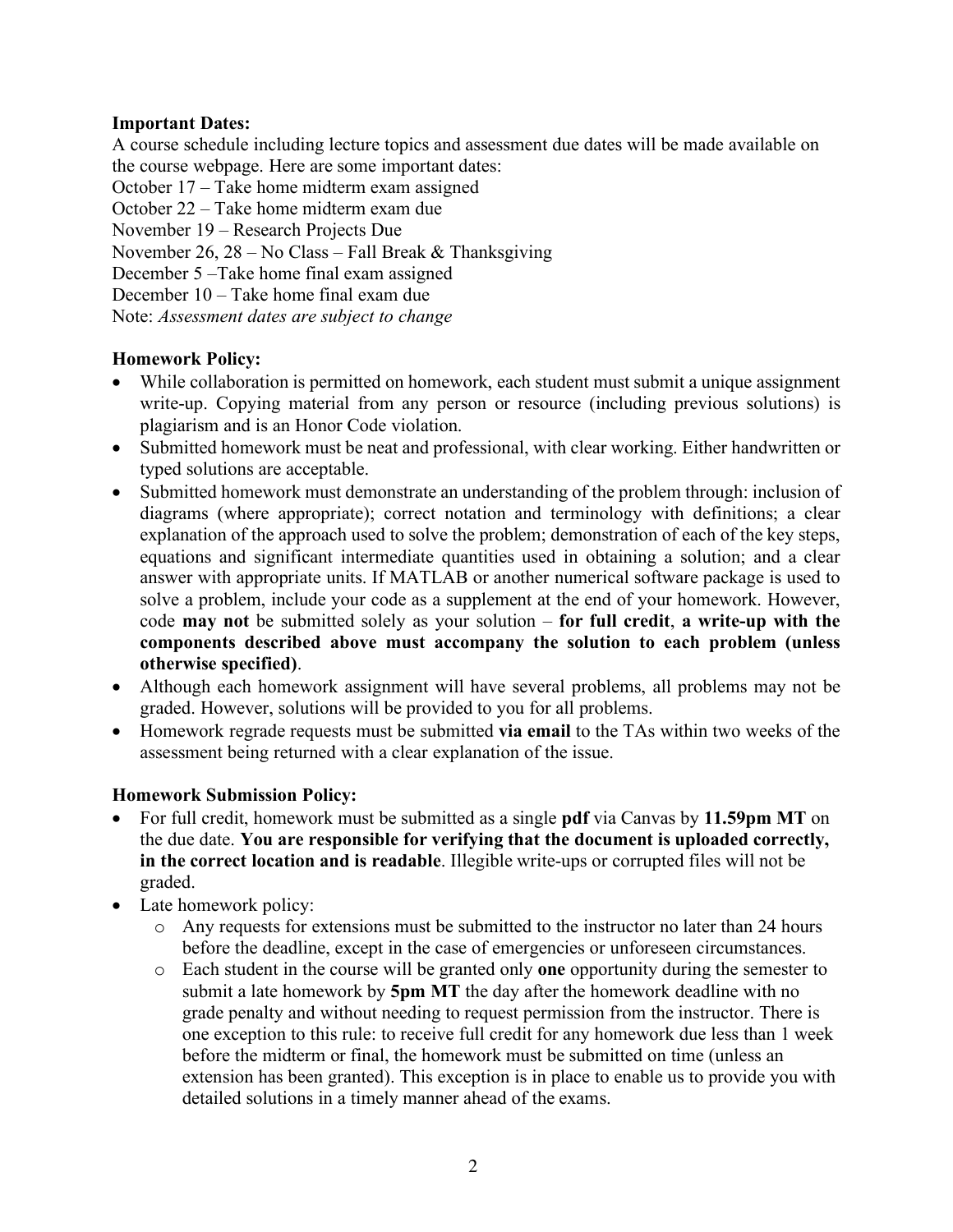- o Except in the above circumstances, **late homework will not be graded and will not receive any credit**.
- No opportunities for extra credit will be provided.

### **Distance Students:**

• Videos of the lectures will be available after the class through Canvas. Unfortunately, our classroom does not support synchronous, remote participation.

## **Course Software:**

• This course requires the use of astrodynamics modeling software (e.g., Systems Tool Kit, General Mission Analysis Tool) which are currently not accessible to users using assistive technology. If you use assistive technology to access the course material, please contact me immediately to discuss.

## **Accommodation for Disabilities:**

If you qualify for accommodations because of a disability, please submit your accommodation letter from Disability Services to your faculty member in a timely manner so that your needs can be addressed. Disability Services determines accommodations based on documented disabilities in the academic environment. Information on requesting accommodations is located on the Disability Services website. Contact Disability Services at 303-492-8671 or dsinfo@colorado.edu for further assistance. If you have a temporary medical condition or injury, see Temporary Medical Conditions under the Students tab on the Disability Services website.

### **Religious Holidays:**

Campus policy regarding religious observances requires that faculty make every effort to deal reasonably and fairly with all students who, because of religious obligations, have conflicts with scheduled exams, assignments or required attendance. In this class, please discuss with me any conflicts you have so we can make alternative arrangements as soon as possible, preferably in the first two weeks of the course.

See the campus policy regarding religious observances for full details.

## **Classroom Behavior:**

Students and faculty each have responsibility for maintaining an appropriate learning environment. Those who fail to adhere to such behavioral standards may be subject to discipline. Professional courtesy and sensitivity are especially important with respect to individuals and topics dealing with race, color, national origin, sex, pregnancy, age, disability, creed, religion, sexual orientation, gender identity, gender expression, veteran status, political affiliation or political philosophy. Class rosters are provided to the instructor with the student's legal name. I will gladly honor your request to address you by an alternate name or gender pronoun. Please advise me of this preference early in the semester so that I may make appropriate changes to my records. For more information, see the policies on classroom behavior and the Student Code of Conduct.

Please also update me at any time during the semester if your preferred name and/or pronoun changes.